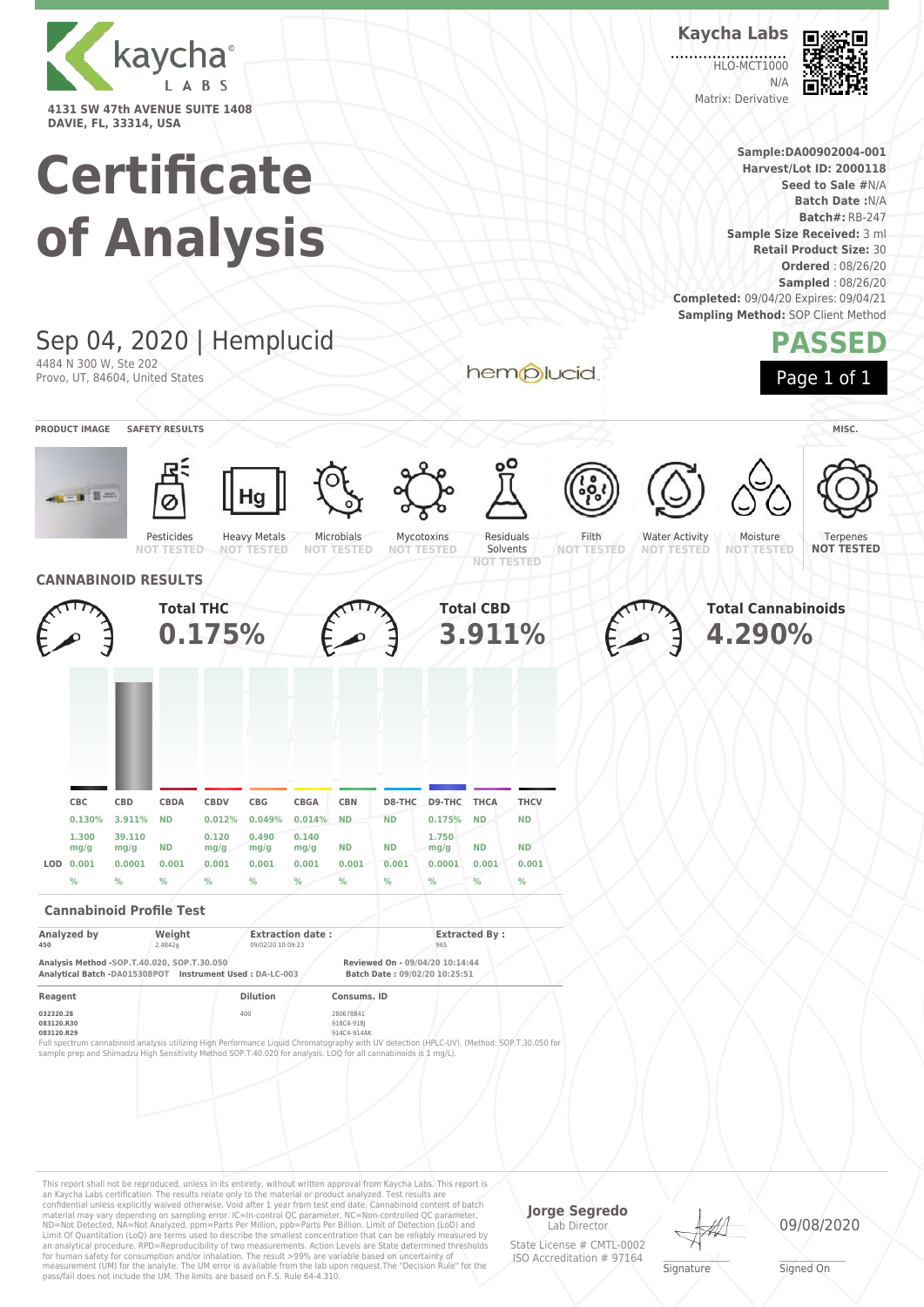

# **Certificate of Analysis**

# Sep 21, 2020 | Hemplucid 4484 N 300 W, Ste 202

Provo, UT, 84604, United States

**PRODUCT IMAGE SAFETY RESULTS MISC.**













**PASSED**



















**NOT TESTED**

**PASSED**

Mycotoxins **NOT TESTED**

Residuals Solvents **NOT TESTED**

hemplucid

Filth **NOT TESTED**

Terpenes

**PASSED**

Page 1 of 2

Lab Director State License # CMTL-0002 ISO Accreditation # 97164

**Jorge Segredo**

**Signature** 

09/21/2020

This report shall not be reproduced, unless in its entirety, without written approval from Kaycha Labs. This report is<br>an Kaycha Labs certification. The results relate only to the materal or product analyzed. Test results

\_\_\_\_\_\_\_\_\_\_\_\_\_\_\_\_\_\_\_ Signed On



**HLO-MCT1000** N/A Matrix: Edible



**Sample:DA00915007-004 Harvest/Lot ID: 2000118 Seed to Sale #**N/A **Batch Date :**08/11/20 **Batch#:** RB-247

**Sample Size Received:** 30 ml **Retail Product Size:** 30 **Ordered** : 09/08/20 **Sampled** : 09/08/20

**Completed:** 09/21/20 Expires: 09/21/21 **Sampling Method: SOP Client Method** 



Water Activity **NOT TESTED**

Moisture **NOT TESTED**

**NOT TESTED**